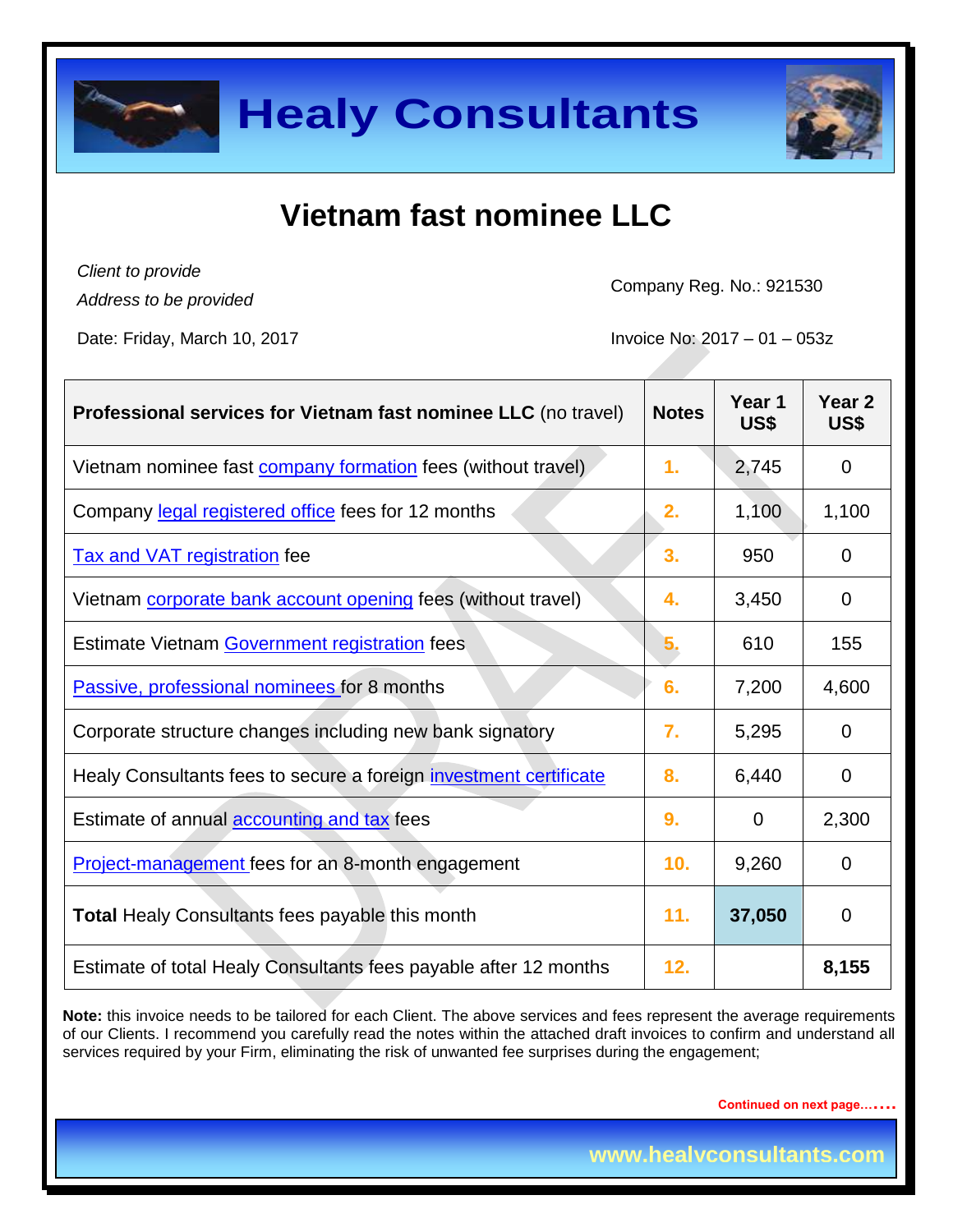



## **Vietnam fast nominee LLC**

#### *Notes to invoice above:*

**1.** Healy Consultants Group PLC's fees to legally register our Clients' Vietnam LLC with Healy Consultants Group PLC as temporary professional, passive nominee [shareholders and directors](http://www.healyconsultants.com/corporate-advisory-services/nominee-shareholders-directors/) and bank signatory. Within **four weeks**, my team and I will email you i) a company registration number **ii)** a corporate bank account number **iii)** a city center business address **iv)** a tax number and **iv)** a proforma Vietnam sales invoice template complying with Vietnam company law;

Our fee also includes: **i)** choosing the optimum regulatory license for our Client's business activities **ii)** reserving a company name with Vietnam [Ministry of Planning and Investment](http://www.mpi.gov.vn/en) **iii)** settling our accountant and lawyer fees and **iv)** preparing a high quality company incorporation application for [Ministry of Planning and Investment;](http://www.mpi.gov.vn/en)

All [engagement fees](http://www.healyconsultants.com/company-registration-fees/) (click link) are agreed and paid up front and agree to the fees published on our country web pages. Consequently, there are no hidden fees nor surprises nor ambushes throughout the engagement. All engagement deadlines are agreed up front in the form of a detailed project [plan,](http://www.healyconsultants.com/index-important-links/example-project-plan/) mapping out deliverables by week throughout the engagement term;



Every week during the engagement, Healy Consultants Group PLC emails our Client a detailed email engagement [status update.](http://www.healyconsultants.com/index-important-links/weekly-engagement-status-email/) Our Client is immediately informed of engagement problems together with solutions. In your preferred language, your dedicated engagement Project Manager can communicate via phone, Skype, WhatsApp, Viber, sms, WeChat, Telegram, QQ, Facebook Messenger or Line Messenger;

- **2.** In accordance with [Vietnam Enterprise](http://www.moj.gov.vn/vbpq/lists/vn%20bn%20php%20lut/view_detail.aspx?itemid=30314) Law 2014, a company shall as from the date of its incorporation have a registered office in Vietnam, to which official government communications and notices may be addressed. To comply with this requirement, Healy Consultants' Vietnam office will be the registered office address for your company. Thereafter, this address will be used to receive government correspondence including **i)** tax letters **ii)** notice of the legal annual return; and **iii)** all government communications. Most of our Clients wish to place [Healy Consultants' office address](http://www.healyconsultants.com/corporate-outsourcing-services/company-secretary-and-legal-registered-office/) on invoices, contracts, websites and business cards;
- **3.** In accordance with Vietnam law, each entity must register for corporate tax and VAT at the [Taxation](http://www.gdt.gov.vn/wps/portal/english)  [Department](http://www.gdt.gov.vn/wps/portal/english) of the city of incorporation;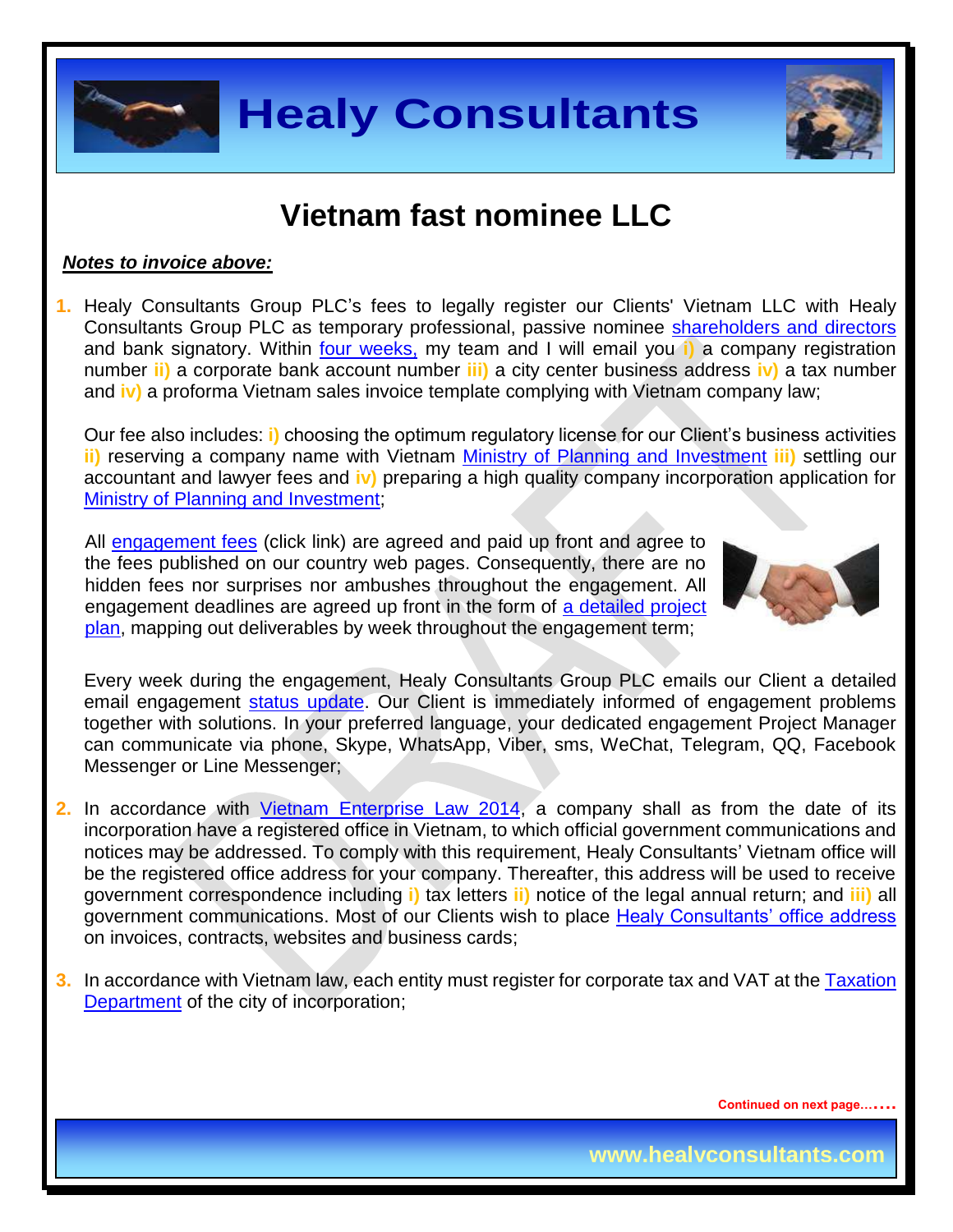



## **Vietnam fast nominee LLC**

**4.** Healy Consultants Group PLC will be pleased to open a Vietnam corporate [bank account,](http://www.healyconsultants.com/vietnam-company-registration/formation-support-services/#banking) without your travel. It is a time-consuming task, Healy Consultants will shelter our Client from the administrative challenges. As you can appreciate, it is a challenging task to secure corporate bank account approval through a newly formed company;

At the beginning of the engagement, Healy Consultants Group PLC will secure corporate bank account approval using our professional, passive nominee shareholder, director and bank signatory. We will prepare a quality business plan for the bank; to optimize the probability of corporate bank account approval. Following completion of Vietnam business set up, our Client will appoint their preferred shareholders and directors and bank signatory;

Depending on our Client business and nationality, there is a 40% probability the banks will request beneficial owners and future bank signatories to travel for a one hour bank interview. Healy Consultants Group PLC will try its best to negotiate with the bank for a travel exemption. If our Client must travel to Vietnam for bank account signatory change, Healy Consultants will refund our Client US\$1250;

In accordance with [Circular 19/2014/TT-NHNN,](http://moj.gov.vn/vbpq/lists/vn%20bn%20php%20lut/view_detail.aspx?itemid=29762) Healy Consultants Group PLC will also assist our Client to open a capital account in Vietnam during the change of corporate structure process. This VND corporate bank account must be used to channel **i)** paid up share capital **ii)** other funds invested in Vietnam and **iii)** all future earnings made in Vietnam remitted abroad. The capital account may be used to convert US\$ or another foreign currency preferred by our Client;







The banks enjoy ultimate power of approval of corporate bank account applications. Consequently, guaranteed success is outside of Healy Consultants Group PLC's control. What is inside our control is the preparation and submission of a high-quality bank application; maximizing the likelihood of approval. To date, we enjoy a 100% approval record because of [our banking relationships](http://www.healyconsultants.com/international-banking/corporate-accounts/) and determination;

Global banks continue to tighten corporate bank account opening procedures, their internal compliance departments completing more thorough due diligence of Clients. Consequently, our Clients should expect the bank account approval period to take up to 4 weeks. See also note below for further details on timelines for bank signatory changes. Furthermore, global banks now might also require evidence of proof of business, including sales contracts or lease agreement;

**Continued on next page…….**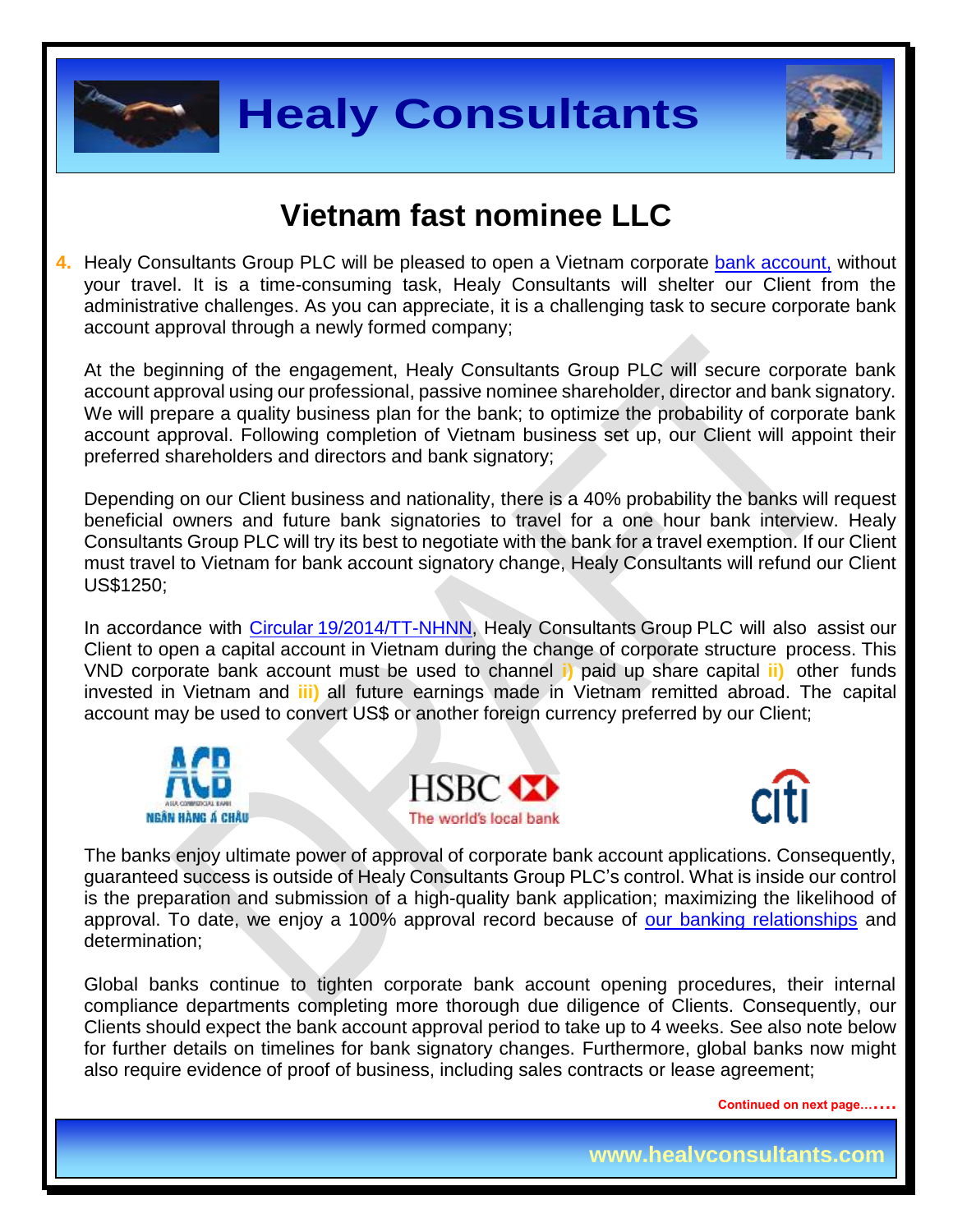



### **Vietnam fast nominee LLC**

- **5.** This fee is an estimate of government costs payable during your Firm's engagement. All Government fee payments will be supported by original receipts and invoices. Examples of Government costs include Examples of Government costs include **i)** issuance of the [Foreign](http://www.vietrade.gov.vn/en/index.php?option=com_content&view=article&id=800&Itemid=207) [Investment](http://www.vietrade.gov.vn/en/index.php?option=com_content&view=article&id=800&Itemid=207) Certificate **ii)** updating the business license **iii)** publication of a notice of corporate structure changes with the National Business [Registration](http://dangkykinhdoanh.gov.vn/AboutUs/tabid/171/CategoryID/140/language/en-GB/Default.aspx) Portal **iv)** updating and registration of the company Seal and **v)** updating of government-approved VAT invoices. Following engagement completion, Healy Consultants Group PLC will refund our Client any excess of funds received over actual Government costs paid;
- **6.** In accordance with [Vietnam Enterprise Law 2014,](http://www.moj.gov.vn/vbpq/lists/vn%20bn%20php%20lut/view_detail.aspx?itemid=30314) all Vietnam companies must have **i)** 1 shareholder and **ii)** 1 director of which one needs to be resident in Vietnam. Appointment of Healy Consultants Group PLC professional, passive nominee shareholders and directors and bank signatory enables our Client to **i)** sales invoice customers within 4 weeks and **ii)** sign contracts and lease premises;

If required, Healy Consultants Group PLC will be pleased to provide our Clients with a full package of passive professional nominee services for eight months until the corporate structure is successfully changed. Our fee is US\$7,200 for this service. Our fee to only provide a country resident director is [US\\$4,600](http://www.healyconsultants.com/corporate-advisory-services/nominee-shareholders-directors/resident-director-services/) per annum;

**7.** Following business set up completion, Healy Consultants Group PLC assists our Client appoint their preferred shareholders and directors and the bank signatory. Depending on our Client business and nationality, this process can take up to 6 months;

This fee covers Healy Consultants professional fee to assist our Client secure the amended [Business Registration Certificate.](http://www.chinhphu.vn/portal/page/portal/English) This includes our fee to draft and submit applications to the DPI to **i)** seek approval for share purchase **ii)** change company name **iii)** change business activity **iv)** change director and company shareholder. All of the changes made will be reflected on the amended Business Registration Certificate;

Before the Vietnam bank approves our Clients' preferred bank signatory, the bank in-house Legal and Compliance Department will request additional Know Your Customer documents. Change of corporate structure and of bank signatory is a time-consuming task, but Healy Consultants Group PLC will shelter our Client from the administrative challenges. This is the hardest part of the engagement;

Realistically and so you can plan your business, our Client will be able to log into e-banking within 6 weeks from the time Healy Consultants Group PLC completes corporate structure change, as outlined in the following table:

**Continued on next page…….**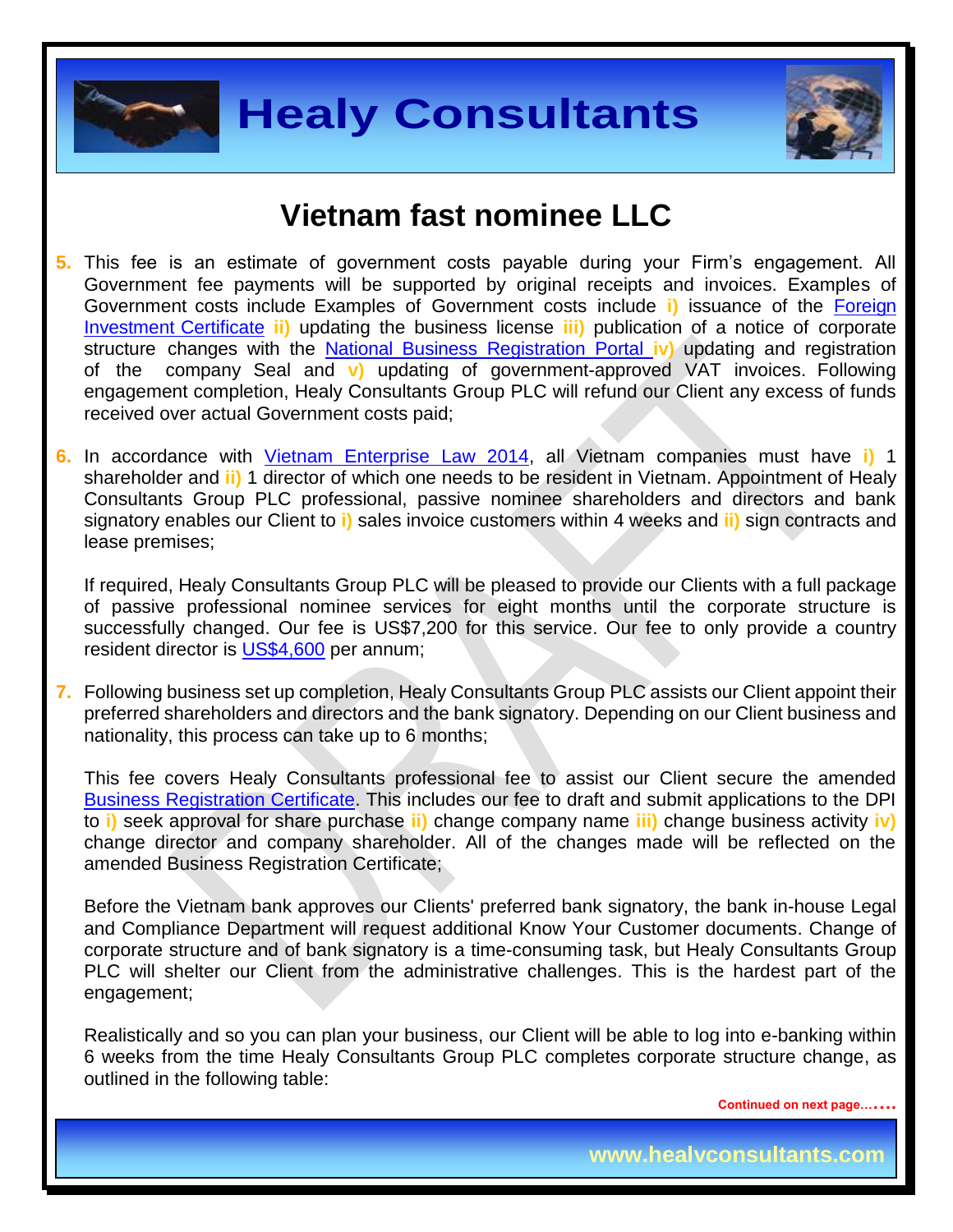



# **Vietnam fast nominee LLC**

| <b>Task</b>                                                                                                                                                                                                                                                                                          | <b>Time</b>            | <b>Comment</b>                                                                                                                                                                     |  |  |
|------------------------------------------------------------------------------------------------------------------------------------------------------------------------------------------------------------------------------------------------------------------------------------------------------|------------------------|------------------------------------------------------------------------------------------------------------------------------------------------------------------------------------|--|--|
| Healy Consultants Group PLC receives the required<br>corporate and personal due diligence information from our<br>Client.                                                                                                                                                                            | Week<br>$\mathbf{1}$   | Client<br>Consultants<br>Our<br>signs<br>Healy<br>engagement letter and returns the original to<br>our Singapore Head office                                                       |  |  |
| Healy Consultants registers our Client's LLC and opens a<br>corporate bank account.                                                                                                                                                                                                                  | Week<br>$\overline{2}$ | The company is set up using our temporary<br>professional, passive nominee shareholders<br>and directors and bank signatory.                                                       |  |  |
| Healy Consultants provides our Client i) a company name<br>and number ii) a company office address and iii) a<br>corporate bank account number and iv) a tax number.                                                                                                                                 | Week<br>5              | Our Client can inform customers and<br>suppliers; issue invoices,<br>sign legal<br>contracts and hire local staffs in Vietnam                                                      |  |  |
| Healy Consultants Group PLC prepares and emails our<br>Client the required documents to appoint them as directors<br>and shareholders including i) the legal share allotment and<br>legal share transfer ii) the change of company address and<br>iii) the lease agreement in Vietnam (if required). | Week<br>6              | Our Client will need to sign the documents at<br>their local Vietnam embassy and courier the<br>original certified documents to our Vietnam<br>office                              |  |  |
| Healy Consultants Company Secretary Team submits an<br>application to purchase shares to the Vietnam DPI.                                                                                                                                                                                            | Week<br>8              | It takes $2 - 3$ weeks for the DPI to review this<br>application. During that time, they might revert<br>and request additional supporting documents<br>from our Client            |  |  |
| The Vietnam DPI approves the foreign shareholder to<br>purchase shares in the local company.                                                                                                                                                                                                         | Week<br>11             | Upon receipt of the<br>approval,<br>Healy<br>Consultants submits an application to the DPI<br>to amend the company business registration<br>certificate (BRC)                      |  |  |
| The Vietnam DPI issues the amended BRC, showing the<br>new foreign shareholder, company name, business activity<br>and charter capital.                                                                                                                                                              | Week<br>14             | Upon receipt of the amended BRC, Healy<br>Consultants Group PLC assists to open a<br>corporate capital bank account for our Client to<br>transfer the funds                        |  |  |
| Healy Consultants Group PLC submits an application to the<br>DPI for the Foreign Investment Certificate, which is required<br>for foreigners doing business in Vietnam.                                                                                                                              | Week<br>16             | It generally takes 2- 3 months for the DPI to<br>review the FIC application. During that time,<br>they might revert and request additional<br>supporting documents from our Client |  |  |
| The Vietnam DPI approves and issues the FIC.                                                                                                                                                                                                                                                         | Week<br>24             | <b>Healy Consultants Group PLC successfully</b><br>completes corporate structure changes                                                                                           |  |  |

**Continued on next page…….**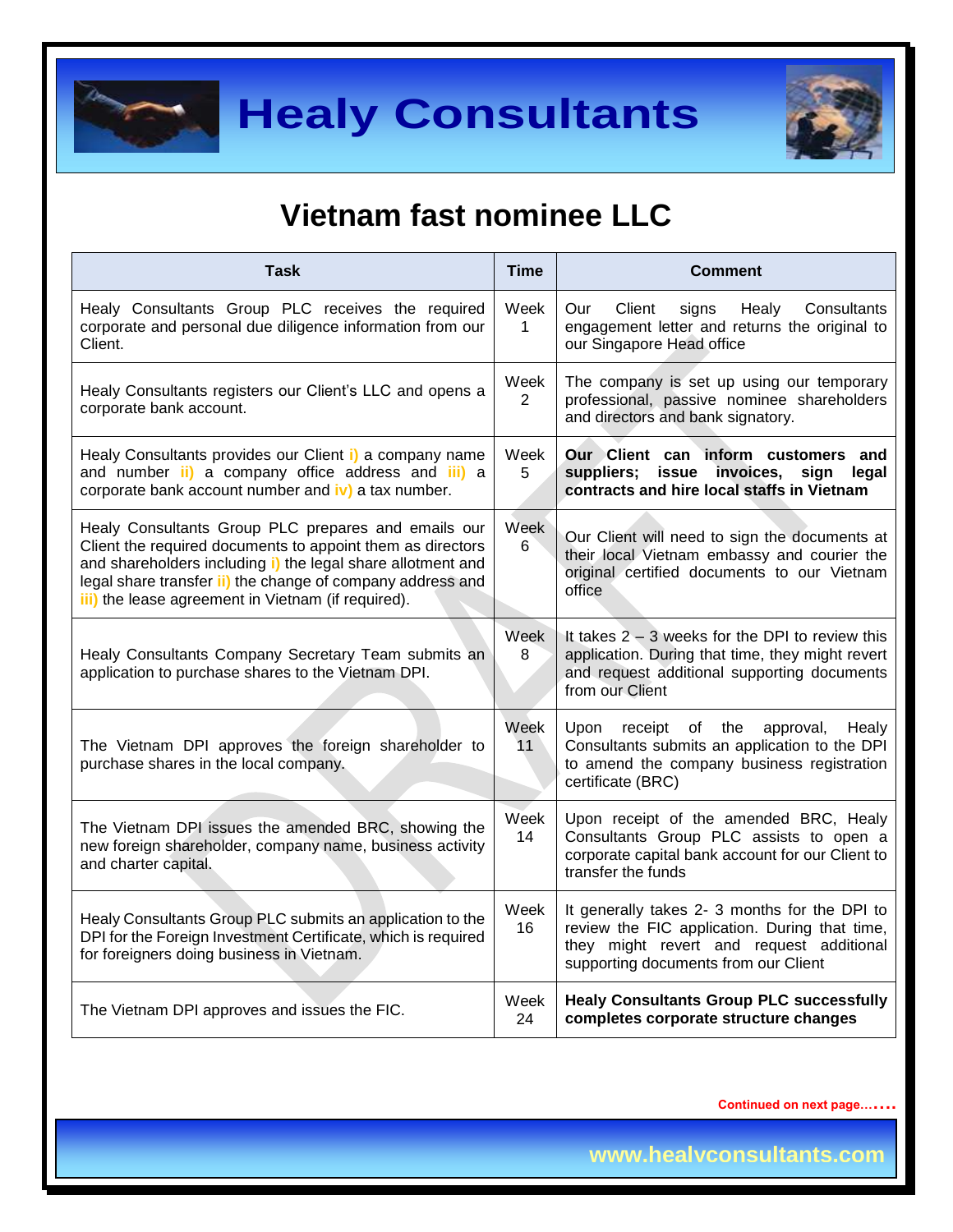



# **Vietnam fast nominee LLC**

| Healy Consultants Group PLC arranges meeting with the<br>bank to appoint our Client as the new signatory and submits<br>i) bank signatory card, ii) Client's passport and proof of<br>address and iii) the relevant corporate documents.                    | Week<br>25                     | There is a 40% chance that the bank will ask<br>the new bank signatory to travel for a one-hour<br>interview. As always, Healy Consultants will<br>aggressively negotiate for a travel exemption |
|-------------------------------------------------------------------------------------------------------------------------------------------------------------------------------------------------------------------------------------------------------------|--------------------------------|--------------------------------------------------------------------------------------------------------------------------------------------------------------------------------------------------|
| The bank legally approves the new bank signatory.<br>Depending on our Client's nationality and the nature of their<br>business, the banks may take up to 4 weeks to approve and<br>change the new bank signatory of the existing corporate<br>bank account. | Week<br>29                     | The bank Legal and Compliance Department<br>complete their internal detailed due diligence<br>and mail Healy Consultants a formal letter<br>confirming our Client is the sole bank signatory     |
| The bank couriers the new e-banking tokens to Healy<br>Consultants office we immediately activate internet banking<br>on our Clients' behalf.                                                                                                               | Week<br>30 <sup>°</sup>        | It takes two weeks for the bank system to<br>generate the new passwords and tokens for the<br>new bank signatory. Usually our Clients' asks<br>us the activate on their behalf                   |
| Healy Consultants Group PLC activates e-banking and<br>sends a courier to our Client preferred address.                                                                                                                                                     | Week<br>31                     | It usually takes 4 days for a courier to reach our<br>Client. Usually our Client rings us to guide them<br>to login to e-banking to insert their own<br>preferred usernames and passwords        |
| Healy Consultants couriers our Client a complete company<br>kit comprising original corporate documents.                                                                                                                                                    | <b>Week</b><br>32 <sub>2</sub> | The Client engagement is complete                                                                                                                                                                |

**8.** Healy Consultants Group PLC will secure [Foreign Investment Certificate](http://www.vietrade.gov.vn/en/index.php?option=com_content&view=article&id=800&Itemid=207) (FIC) approval for our multi-national Client. FIC is needed to **i)** own shares of the Vietnamese subsidiary and **ii)** transfer earnings back to parent company;

We will engage our Vietnamese lawyers and accountants to review and approve the application, protecting our Client's interests and ensuring compliance with [Vietnam Investment Law 2014.](http://www.itpc.gov.vn/investors/how_to_invest/law/Law_on_Investment_2014_67_2014_QH13/view) Healy Consultants Group PLC FIC fee may be higher for more regulated industries where Government approval is more challenging to secure. All third-party fee payments will be supported by original receipts and invoices;

**9.** For an active trading company, these **accounting and tax** fees are an estimate of Healy Consultants Group PLC fees to efficiently and effectively discharge your annual company accounting and tax obligations. Following receipt of a set of draft accounting numbers from your company, Healy Consultants Group PLC will more accurately advise accounting and tax fees;



**Continued on next page…….**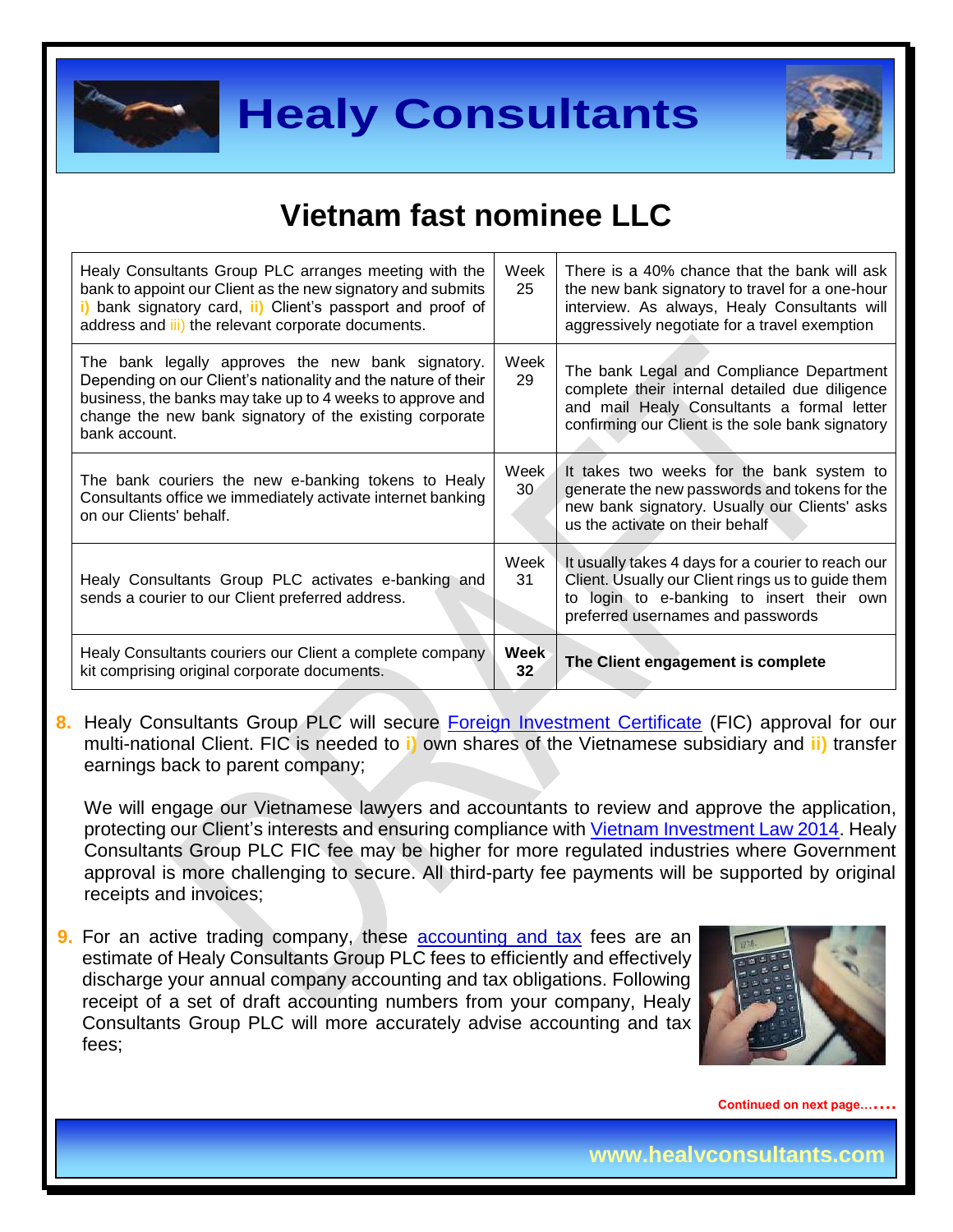



### **Vietnam fast nominee LLC**

**10.**This cost includes Healy Consultants Group PLC fees to thoroughly research and plan Vietnam business set up for our Client including **i)** payment of retainer fees to multiple lawyers, accountants and other consulting firms **ii)** preparation of [a detailed project plan](http://www.healyconsultants.com/index-important-links/example-project-plan/) with timelines **iii)** ascertain the specific accounting, tax, legal and compliance considerations and **iv)** finding solutions to [challenges](http://www.healyconsultants.com/engagement-project-management/)  [that occur](http://www.healyconsultants.com/engagement-project-management/) throughout the engagement;

This cost also includes Healy Consultants Group PLC fees to efficiently and effectively [project](http://www.healyconsultants.com/project-manage-engagements/)  [manage](http://www.healyconsultants.com/project-manage-engagements/) and timely complete our Client's engagement including **i)** injecting the paid up share capital on our Client's behalf and **ii)** collating and supervising the legalisation and attestation of all documents **iii)** weekly detailed engagement [status updates](http://www.healyconsultants.com/index-important-links/weekly-engagement-status-email/) to our Client and **iv)** weekly Friday conference call and **v)** finding solutions to unexpected challenges throughout the engagement;

Healy Consultants Group PLC project management fees also include the time taken to devise the strategies as to how to **i)** minimise the engagement period **ii)** complete the engagement without our Client travelling **iii)** avoid the need for a Vietnamese national shareholder and **iv)** avoid the need for a specific regulatory license;

The procedures required to change the ownership and directorship of a local company to foreign investors are lengthy and challenging. Healy Consultants Group PLC will liaise with multiple independent lawyers and accounting firms to ensure that **i)** your Firm complies with all regulations **ii)** your Firm's interests are protected and **iii)** your Firm enjoys all possible tax benefits;

- **11.**All fees quoted in this invoice correspond to fees quoted on Healy Consultant Group PLC's [business](http://www.healyconsultants.com/india-company-registration/)  [website.](http://www.healyconsultants.com/india-company-registration/) Please regarding view this invoice carefully to identify errors. During the rush of a business day, it is possible Healy Consultants inadvertently made fee calculation errors, typing errors or omitted services or omitted historic fee payments from Clients. In the unfortunate event, you identify invoice errors, please revert to me directly re the same. I apologize in advance if I or my staff made invoice errors;
- **12.**Assuming our Clients' re-engage Healy Consultants Group PLC in year 2, this fee is an estimate of the fees payable next year, 12 months after the date of company registration;
- **13.**The fees quoted in this invoice are a prediction of the fees required to efficiently and effectively complete this engagement in a timely manner. If during the engagement Healy Consultants Group PLC realizes that the project is more complex than anticipated, requiring a large additional investment of time, my Firm will revert to request additional fees. If Healy Consultants completes the engagement faster than expected and more easily than expected, Healy Consultants Group PLC is happy to refund some fees to our Client;

**Continued on next page…….**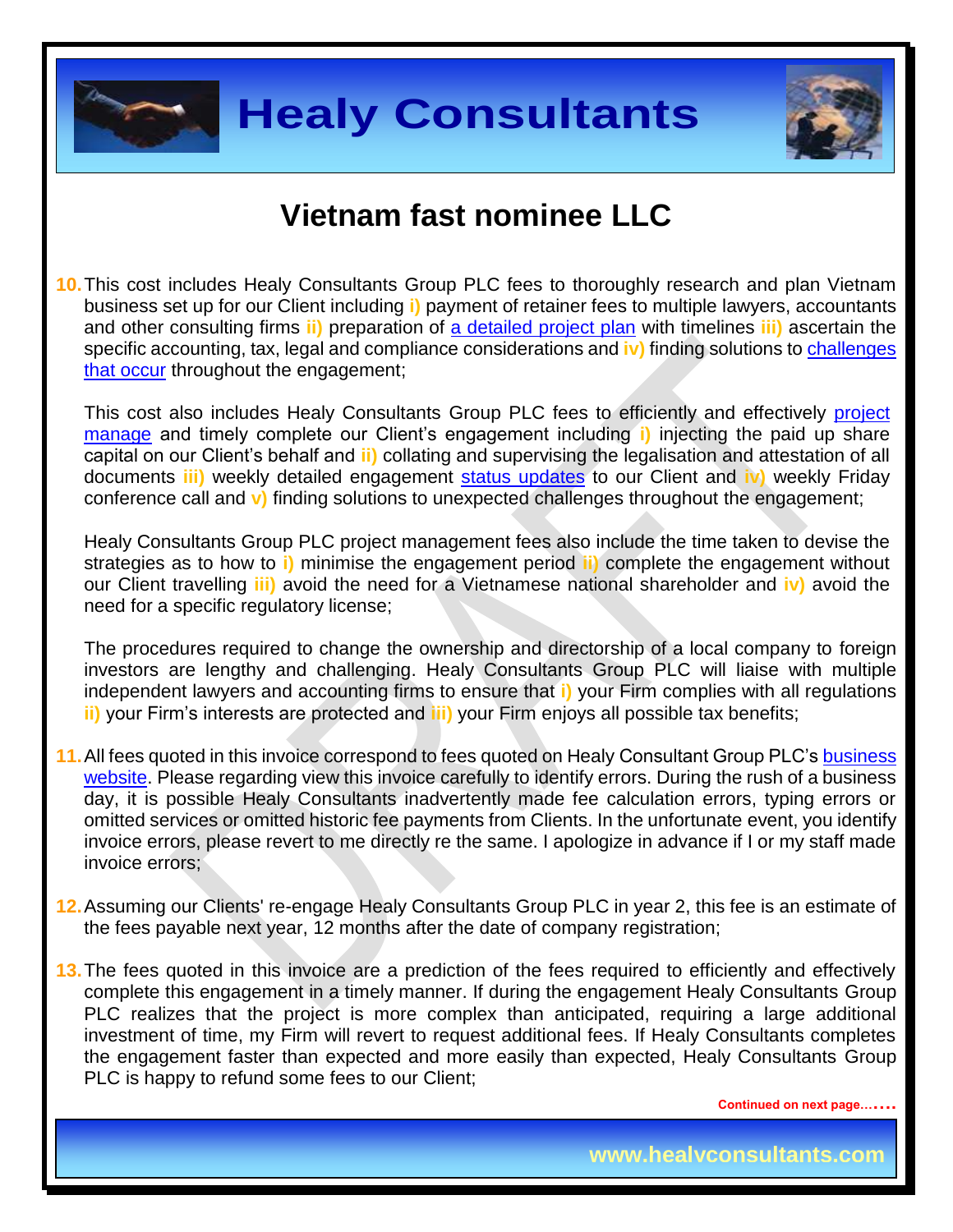



## **Vietnam fast nominee LLC**

- **14.**In Vietnam, a minimum amount of US\$50,000 of issued share capital is often required for foreignowned company in most industries. This amount must be channeled through the company's capital account before Healy Consultants Group PLC can submit an application to the Vietnam Government for the [Foreign Investment Certificate](http://www.vietrade.gov.vn/en/index.php?option=com_content&view=article&id=800&Itemid=207) (FIC). To optimize engagement efficiency and minimize delays, Healy Consultants Group PLC is happy to deposit these funds on behalf of our Clients;
- **15.**Monthly and quarterly Government tax obligations include **i)** payroll and personal income tax reporting on behalf of employees (if any) **ii)** monthly VAT returns and payments **iii)** quarterly report over the use of the invoice book and **iv)** quarterly corporate tax provisional payments. If you need our help, Healy Consultants Group PLC can complete monthly Government reporting for a monthly fee of US\$660. Healy Consultants monthly support will include **i)** receive in dropbox the monthly invoices from our Client **ii)** label monthly bank statement transactions **iii)** preparation and submission of VAT returns and **iv)** monitor monthly profit levels to minimize annual tax **v)** submission of monthly employee payroll reporting;
- **16.** If our Client and Healy Consultants Group PLC properly plan this engagement, our Clients will *not* have to travel during this engagement. Healy Consultants will efficiently complete company registration, corporate bank account opening; and change of corporate structure and bank signatory in a timely manner without our Client presence. Instead, our Client will need to **i)** sign and get documents legalized in the embassy in their country of origin and **ii)** courier the originals to Healy Consultants Group PLC office;



- **17.**If required, Healy Consultants Group PLC will be pleased to assist your firm to secure employee [visa](http://www.healyconsultants.com/vietnam-company-registration/formation-support-services/) approvals. Our fee is US\$2,950 for the first employee, US\$1,950 for the second employee and US\$950 per employee thereafter. Our employee visa fees include preparation of a quality visa application and submitting to the correct Government immigration officers. The Government enjoys ultimate power of approval of visa applications. Consequently, guaranteed success is outside of Healy Consultants Group PLC's control. What is inside our control is the preparation and submission of a high-quality immigration visa application that maximizes the likelihood of visa approval;
- **18.**Depending on our Client business and nationality, the Government may require a special regulatory license to carry on your business in the country. Healy Consultants Group PLC will assist our Client secure license approval. There may be additional fees for this service. However, the Government enjoys ultimate power of approval of company corporate structure changes and business licenses;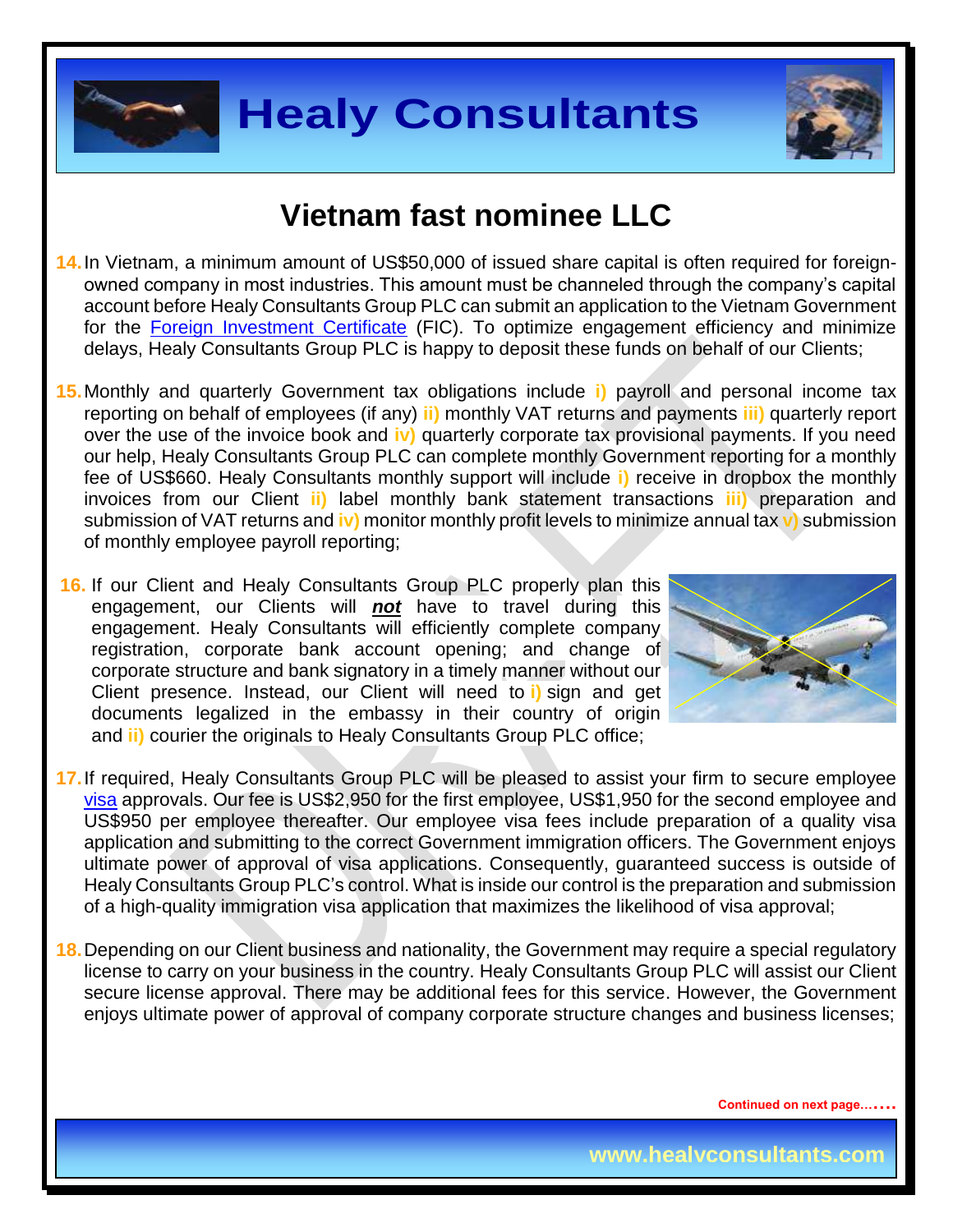



### **Vietnam fast nominee LLC**

**19.**During the engagement, shareholders and directors documents may need to be translated into Vietnamese, before the Government and Bank approves corporate structure changes and bank account signatory change respectively. Consequently, our Client should budget for possible additional translation and embassy atestation fees. Either our Client or Healy Consultants can complete this administrative task;

As always, Healy Consultants Group PLC will negotiate with all third parties to eliminate or reduce additonal engagement costs. For transparency purposes, all third-party fee payments will be supported by original receipts and invoices. Examples of possible third party payments include **i)** embassy fees **ii)** notary public costs **iii)** official translator fees;

- **20.**As stipulated on our [business website](http://www.healyconsultants.com/) and in section 3 of our engagement letter, Healy Consultants Group PLC will only commence the engagement following **i)** settlement of our fees and **ii)** completion and signing of our legal engagement letter;
- 21. To assist our Clients to minimize foreign exchange costs, we offer the payment in US\$ € £ A\$ S\$. Kindly let me know in which currency your Firm prefers to settle our fees and I will send an updated invoice, thank you;
- **22.**Healy Consultants Group PLC will only incorporate your company after 75% of [due diligence](http://www.healyconsultants.com/due-diligence/)  [documentation](http://www.healyconsultants.com/due-diligence/) is received by email. Healy Consultants Group PLC will only open a corporate bank account after 100% of the Client's original due diligence documentation is received by courier;
- 23. During the annual renewal engagement with our Client, our in-house Legal and Compliance Department reviews the quality and completeness of our Client file. Consequently, Healy Consultants Group PLC may revert to our Client to ask for more up to date due diligence [documentation;](http://www.healyconsultants.com/due-diligence/)
- 24. Engage Healy Consultants Group PLC to [project manage \(click link\)](http://www.healyconsultants.com/project-manage-engagements/) the set up of your business in every country on the planet. We are the best in the [world \(click link\)](http://www.healyconsultants.com/best-in-the-world/) at what we do and we are a one-stop-shop for [the A to Z \(click link\)](http://www.healyconsultants.com/a-to-z-of-business-set-up/) of every country engagement;
- **25.**Some of our Clients engage Healy Consultants Group PLC to [recruit](http://www.healyconsultants.com/corporate-outsourcing-services/how-we-help-our-clients-recruit-quality-employees/) local employees. We have a lot of experience in this area and we are quite skilled at securing quality candidates for our Clients;